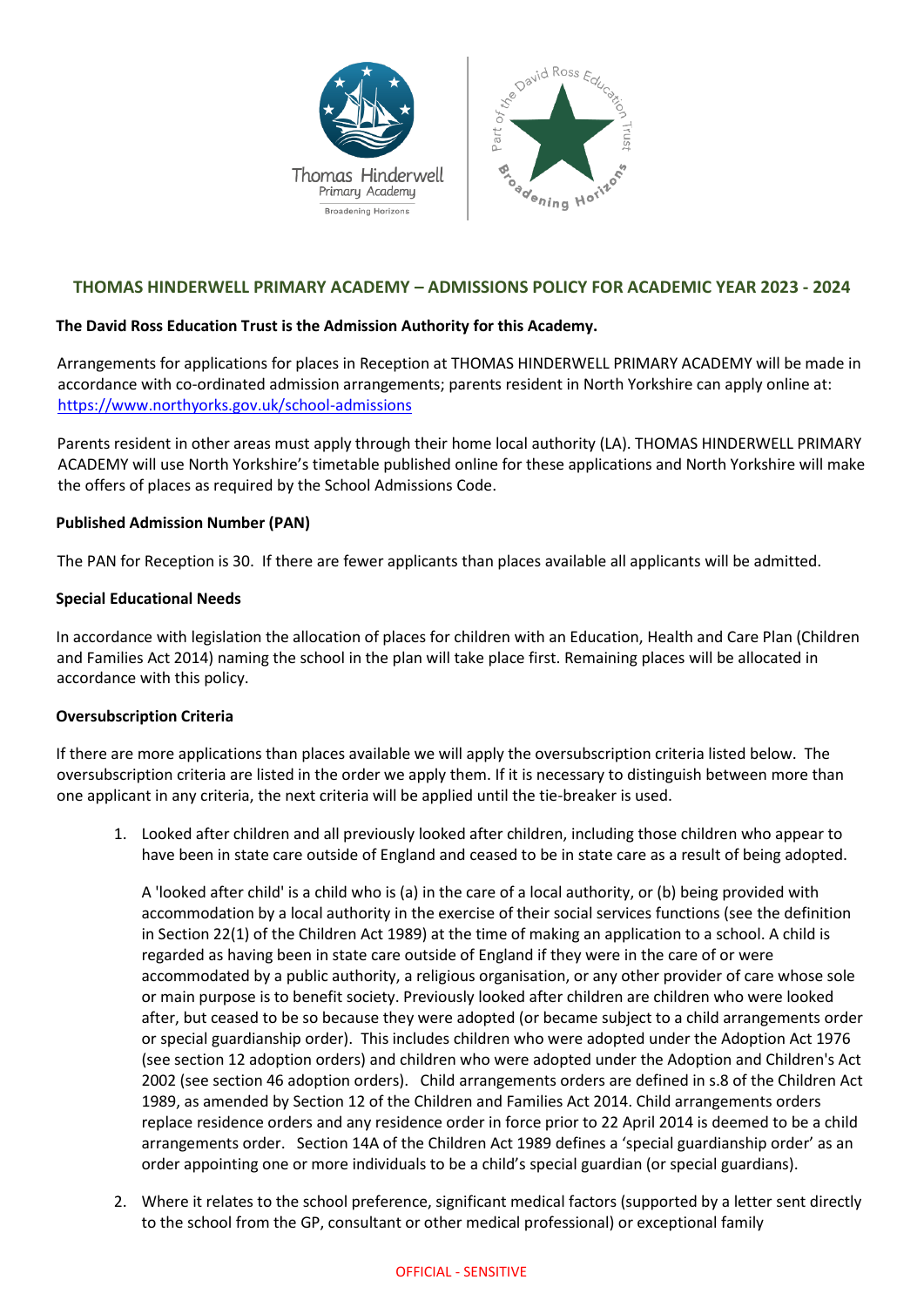circumstances (supported by a letter from the relevant agency, such as a social or family support worker).

- 3. Being resident in the catchment area of the school as denoted by the school's area map, which can be found at the school office, or a copy sent on request.
- 4. A child with a sibling on roll at the time of application. Siblings include a brother or sister who share the same parents; a half-brother, half-sister or legally adopted child living at the same address; a child looked after by a local authority placed in a foster family with other school age children; a stepchild or children who are not related but live as a family unit, where parents both live at the same address as the child.
- 5. The distance from the child's permanent home address to the school. Priority will be given to the child living nearest the school. Distances are measured using the post office address point of the home to the post office address point of the main school gate and using North Yorkshire's computerised distance measuring software.

Where a child lives normally during the school week with more than one parent at different addresses, the permanent home address for the purposes of school admissions will be the one where the child spends the majority of school nights Sunday – Thursday.

If the child spends equal amounts of time at two addresses, the parents must agree which address they wish to be the child's main address before we can process the application.

## **Tie-break**

If the distance criterion is not sufficient to distinguish between two or more applicants for the last remaining place then random allocation will be used. This process will be supervised by somebody independent of the school.

# **Multiple Births and Brothers and Sisters in the Same Year Group**

If twins or multiple birth children are split by operation of the oversubscription criteria, the school will go above its published admission number to accommodate all children unless this would make the class too large and prejudice the education of the other children. Multiple birth children are 'excepted pupils' to infant class limits if allocated in this way.

If brothers and sisters in the same year group are split by operation of the oversubscription criteria, the school will go above its published admission number to accommodate all children unless this would make the class too large and prejudice the education of the other children or when this would breach infant class size limits.

## **Fraudulent or Misleading Applications**

We reserve the right to check any address and other information provided so we can apply the oversubscription criteria accurately and fairly. As an admission authority we have the right to investigate any concerns we may have about your application and to withdraw the offer of a place if we consider there is evidence that you have made a fraudulent claim or provided misleading information, for example if a false address was given which denied a place to a child with a stronger claim.

## **Fair Access Protocol**

Local Authorities are required to have Fair Access Protocols in order to make sure that unplaced children who live in the home local authority, especially the most vulnerable, are offered a place at a suitable school as quickly as possible. This includes admitting children above the published admissions number to schools that are already full. Students allocated under fair access protocols will take precedence over those on a waiting list. Thomas Hinderwell Primary Academy will participate in North Yorkshire County Council's fair access protocol.

# **Deferred Entry to School**

In accordance with the requirements of the Admissions Code, if your child has been offered a place:-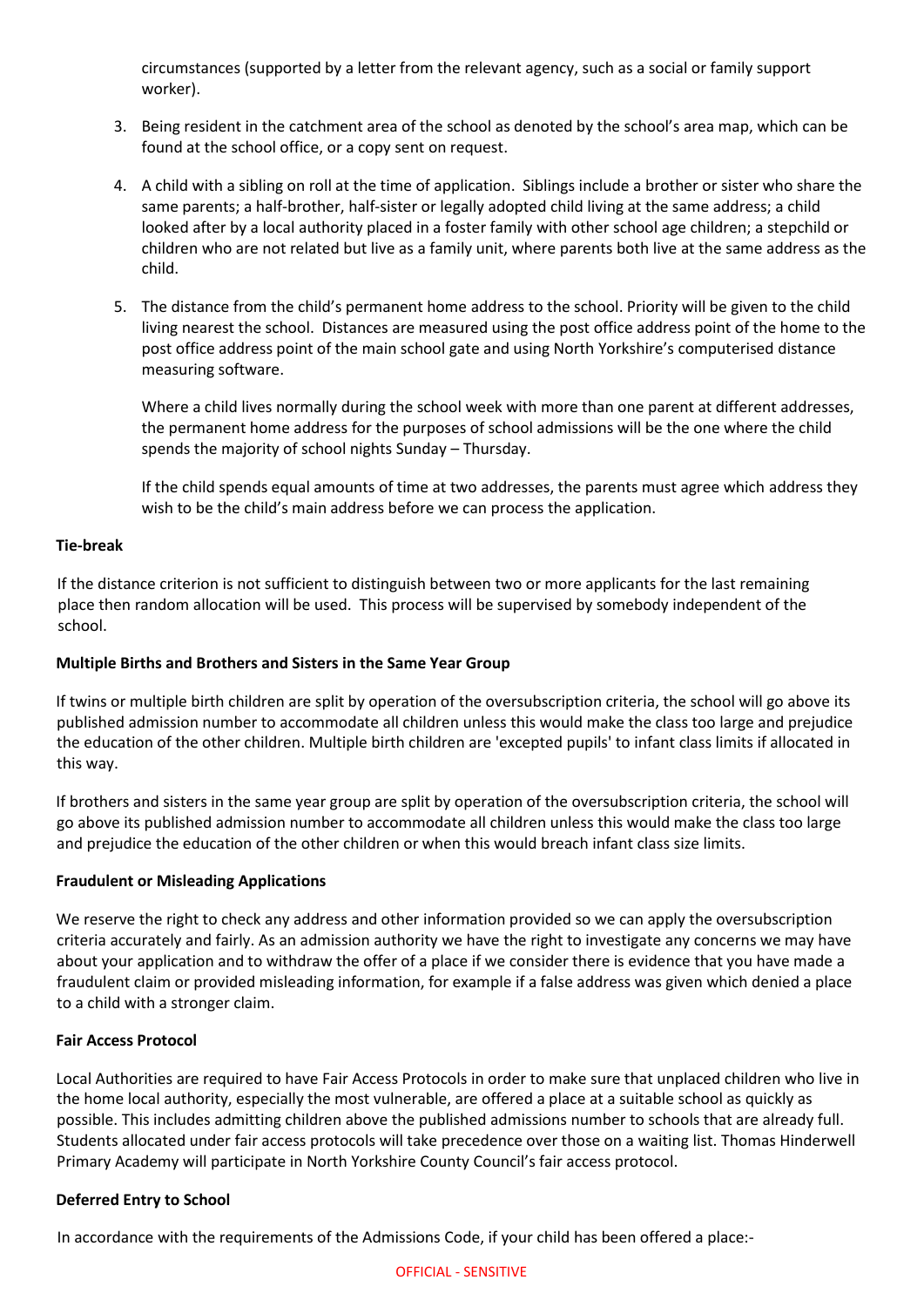- a) your child is entitled to a full-time place in the September following their fourth birthday;
- b) you can defer the date your child is admitted to the school until later in the school year but not beyond the point at which your child reaches compulsory school age and not beyond the beginning of the final term of the school year for which it was made; and
- c) if you wish, your child may attend part-time until later in the school year but not beyond the point at which your child reaches compulsory school age.

## **Admission of Children outside their Normal Age Group (not summer born)**

Parents may seek a place for their child outside of their normal age group, for example, if the child is gifted and talented or has experienced problems such as ill health. It is important for parents to note that they will have responsibility for providing evidence to support their request.

If parents wish for their child to be considered for admission to a year group which is outside their normal age group, then they must:

a) In advance of completing the LA common application, send in writing directly to the school, a letter outlining reasons for the request and all supporting letters and/or documentary evidence in support of the application.

The academy's admissions committee will make decisions on the basis of the circumstances of each case and in the best interests of the child concerned.

This will include taking account of:

- the parent's views;
- any available information about the child's academic, social and emotional development;
- where relevant, their medical history and the views of a medical professional;
- whether they have previously been educated out of their normal age group;
- any evidence that the child may naturally have fallen into a lower age group if it were not for being born prematurely;
- the views of the head teacher.
- b) Complete the LA common application form or the in-year admission form, as appropriate. Parents/carers should ensure that the written outcome from the academy's admissions committee outlining the decision is attached to the application.

## **Requests for admission out of normal age group (S***ummer Born children***)**

Whilst all children are entitled to a full-time school place in the September following their 4<sup>th</sup> birthday and most parents are happy for their child to start school at this point, parent(s)/carer(s) of summer born children (those born between 1 April and 31 August) who do not reach compulsory school age until a full year after they would normally start school, may wish to delay their child's start to school until the September following their 5<sup>th</sup> birthday.

If parents wish to delay their summer born child's school start until the September following their 5<sup>th</sup> birthday, there are 2 options:

- **1.** Parents can make an in-year application for a place for the September following their child's 5th birthday. The child would normally start school in **Year 1** (their correct chronological age group) as other children in the child's age group already attending school will be moving from Reception to Year 1 at this point. It is important to remember that some schools are likely to be full and they may be unable to offer a place;
- **2.** If parents do not want their child to miss their Reception year, they may request that children are admitted out of their normal age group i.e. into Reception instead of Year 1. Please note, this is a 'request' and parents do not have the right to insist that their child is admitted to a particular age group. The school's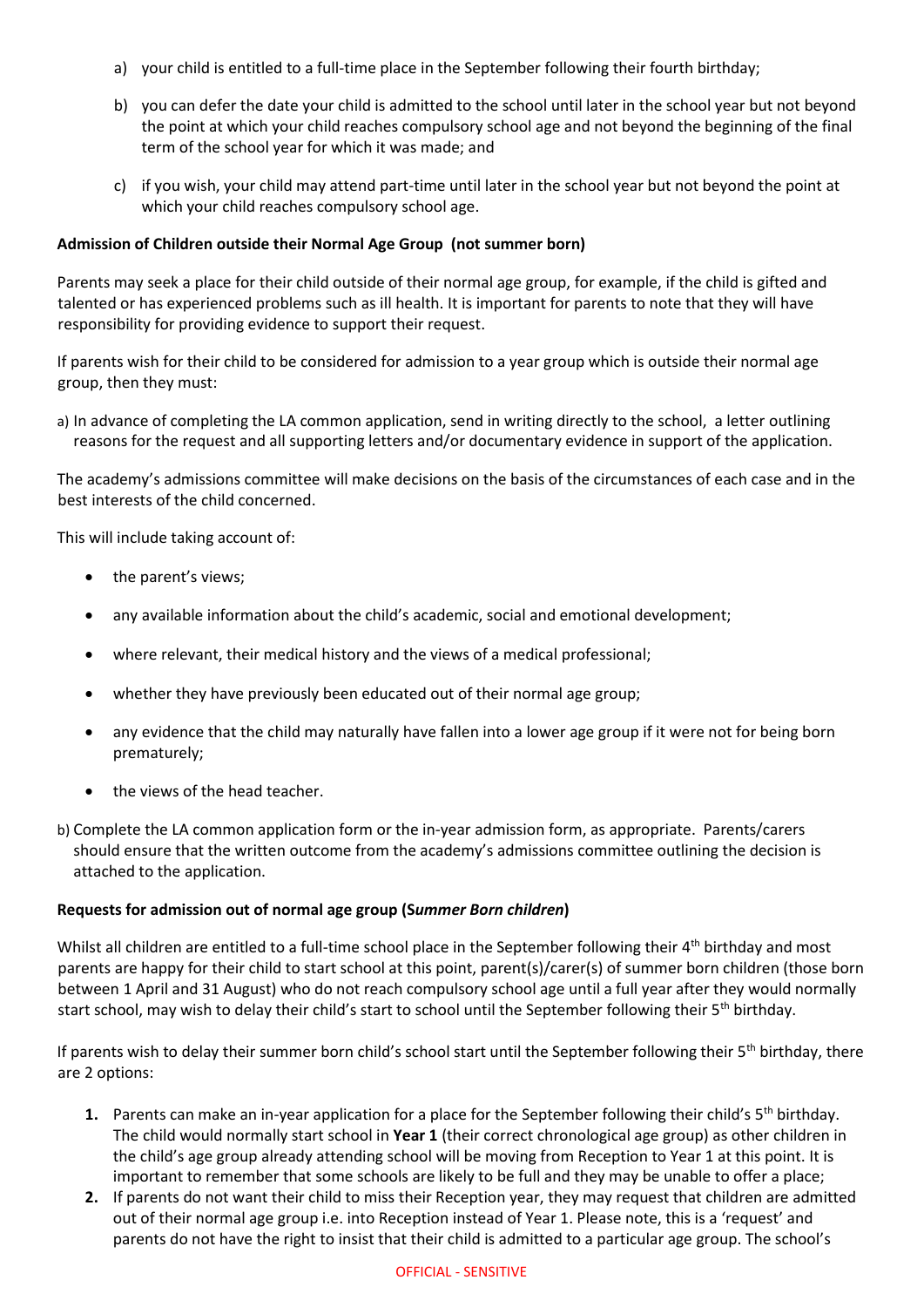admission committee is responsible for making the decision about which year group a child should be admitted to.

Parents/carers of summer born children who could start school in September 2023, but wish to delay their child's school start and apply for a Reception place to start in September 2024, should still make their application for a Reception place for their child's normal year of entry before the primary application deadline of **5 pm on 15 January 2023.** If a delay is agreed, this application can be withdrawn.

Parent/carers should also, if possible, make their request for admission out of the normal age group to their preferred schools by the same date - **15 January 2023 (5 pm)**. This is to enable sufficient time for requests to be processed prior to National Offer Day (16 April or the next working day). Requests will however still be considered after this date.

Parents/carers wanting to request that they be able to apply for a Reception place at for the September following their child's 5th birthday, should write to the academy in the first instance*.* In their request, parents/carers should provide some information about their child to explain why they think that their child should be educated out of their normal age group. It is important for parents/carers to provide any additional evidence to support their request as this information will help the admission committee to make their decision e.g. parents/carers may be able to provide a report from the child's Early Years setting or evidence from a health or social care professional.

The request will then be considered by our admission committee who will then make a decision on the basis of the circumstances of each case and in the best interests of the child concerned. The School Admissions Code requires admission authorities to consider a number of factors:

- the parent's/carer's views;
- information about the child's academic, social and emotional development;
- where relevant, the child's medical history and the views of a medical professional;
- whether the child may naturally have fallen into a lower age group if it were not for being born prematurely;
- the Head teacher's views.

# **What happens next?**

Parents/carers will be informed of the admission committee's decision on the year group the child should be admitted to when they start school (i.e. Reception or Year 1) and will set out clearly the reasons for their decision.

# *If the request is approved:*

If the request to be admitted outside normal age group is **approved** by the admission committee of the school, parents/carers will need to forward this approval to School Admissions at the Local Authority so an application can be accepted in the normal admission round for the September following the child's 5<sup>th</sup> birthday. Parent(s)/carer(s) will then need to make an application for a place in Reception for the normal round of admissions in the following academic year.

**Please note** – this does not mean a child has been, or will be, offered a place in the Reception year at their chosen school. If, in this following normal admissions round, the school is oversubscribed, all applications (including delayed applications) for the school will be ranked in accordance with the school's oversubscription admission criteria.

# *If the request is rejected:*

If the request to be admitted outside normal age group is **rejected** by the admission committee of the school, parents/carers have to decide whether to accept a Reception place in the normal year of entry or delay their child's start until the September after their 5<sup>th</sup> birthday and apply for a Year 1 place.

If parents/carers are unhappy with the admission authority's decision to refuse their child a place out of their normal age group, complaints should be made directly to the David Ross Education Trust.